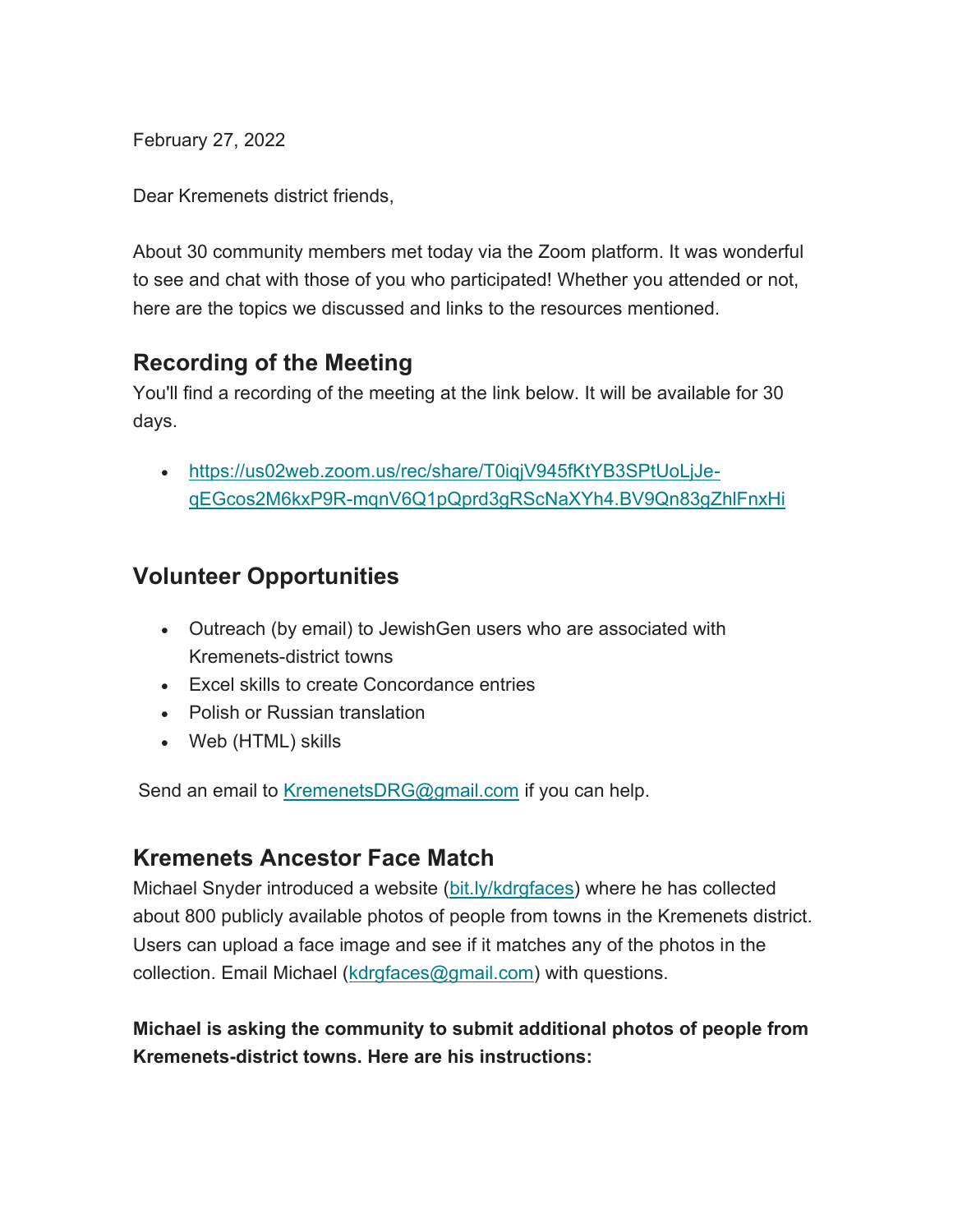"If you have photos of people who lived in the Kremenets District Towns, please submit pictures for this project:

**Send:** *(Name of Subject, Source, Your Contact Information)*, to kdrgfaces@gmail.com

- 1. Please use the **Microsoft Snipping Tool** or other product to create an image for each individual; and
- 2. Uniquely Name the file using this naming format: **Subject\_Name\_2\_Source** ; and
- 3. Please use underscores "\_" instead of spaces; and
- 4. Add a sequence number if there are multiple pictures for the same subject, **\_2** in my example.

**Note:** For a large number of files, please request a DropBox link."

# **How Do I Find Records for My Kremenets-District Ancestors?**

- Search the Kremenets Concordance Database Index (https://kehilalinks.jewishgen.org/kremenets/webpages/database/krem\_search\_frm.html).
	- $\circ$  In the "Surname Hebrew" box, type an approximation of the family surname (e.g., "Steinberg"; or "Balaban"; or "Rozin")
	- $\circ$  In the "Given Name Hebrew" box, enter a given name (if you wish)
	- $\circ$  In the "Town" drop-down, select the town where you believe the ancestor lived (or leave it blank for a search of all towns).
- Click "Search." You will be directed to a new page listing all the results found in our resources.

# **Once I Locate Names and Sources in the Concordance, How Do I Find the Records?**

• Once you search the Concordance, Sheree Roth (ssroth@pacbell.net) will extract and send you up to 10 translated records from our resources. After that, we ask for a donation of any size (or a donation of services or materials) toward our efforts to obtain and translate records (see below for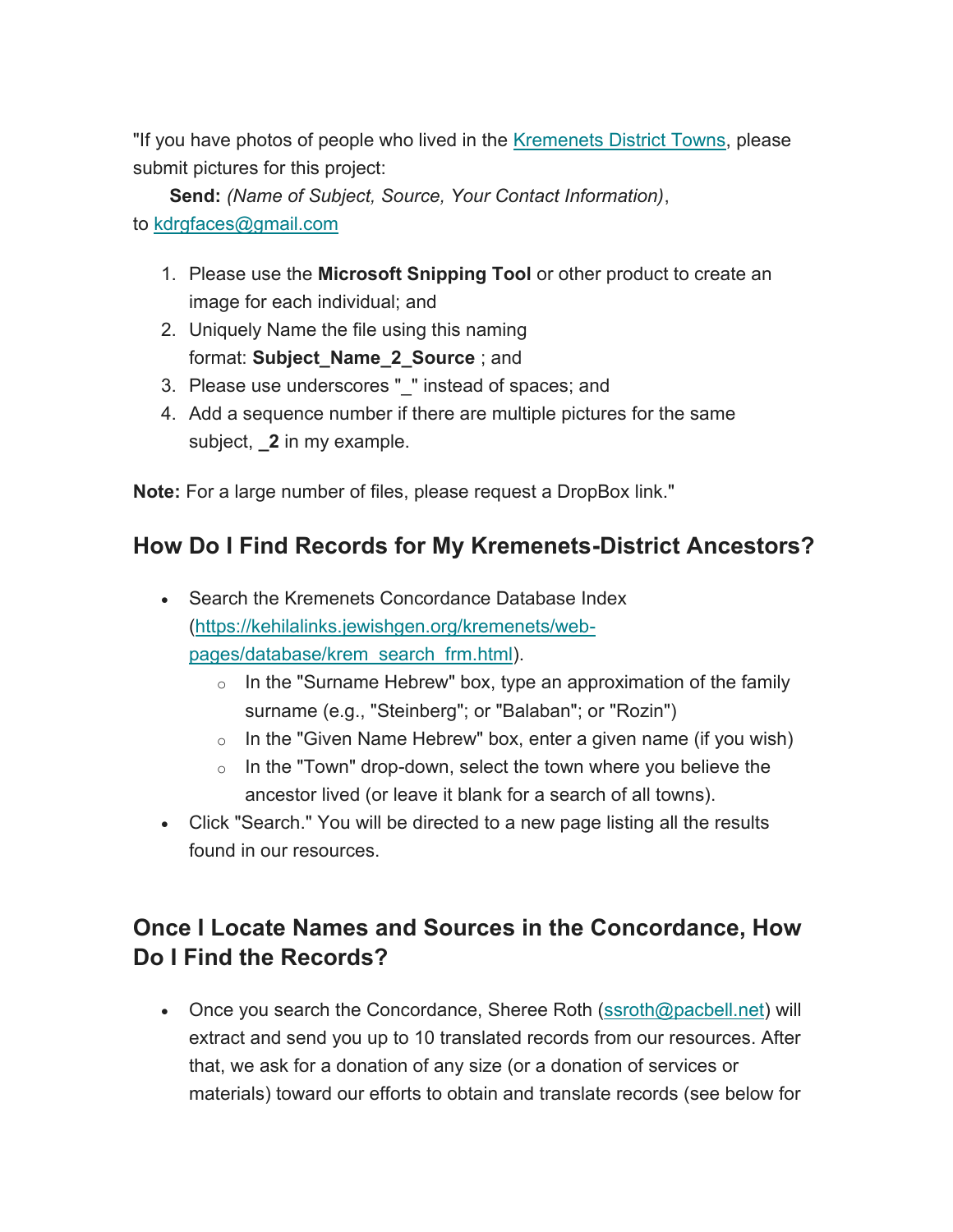donation instructions). This will allow you access to member-only translations.

- Some of our sources are publicly available. Others are available only to members (contributors of cash or services). See https://kehilalinks.jewishgen.org/Kremenets/web-pages/researchprojects.html for a list of resources and their availability.
- If you need assistance, email KremenetsDRG@gmail.com and ssroth@pacbell.net. We are happy to help!

### **Images for Kremenets-District Vital Records and Revision Lists at FamilySearch**

FamilySearch has posted the original images for some of the vital records and Revision Lists we have translated:

- Vital Records catalog page: https://www.familysearch.org/search/catalog/691764?availability=Fam ily%20History%20Library
- Revision List catalog page: https://www.familysearch.org/search/catalog/982056?availability=Fam ily%20History%20Library
- The records are not downloadable.
- KDRG has already translated all of these records. Search the Concordance to see if your ancestors are included.
- FamilySearch has not translated or indexed the records.

# **What Are the Relationships among the Kremenets Shtetl CO-OP, KDRG, JRI-Poland, JewishGen, etc.?**

- Ron and Sheree founded the Kremenets Shtetl CO-OP in 2000 to extract and translate Kremenets-District records.
- Later, they established the nonprofit Kremenets District Research Group (KDRG). The Kremenets Shtetl CO-OP is one of KDRG's activities.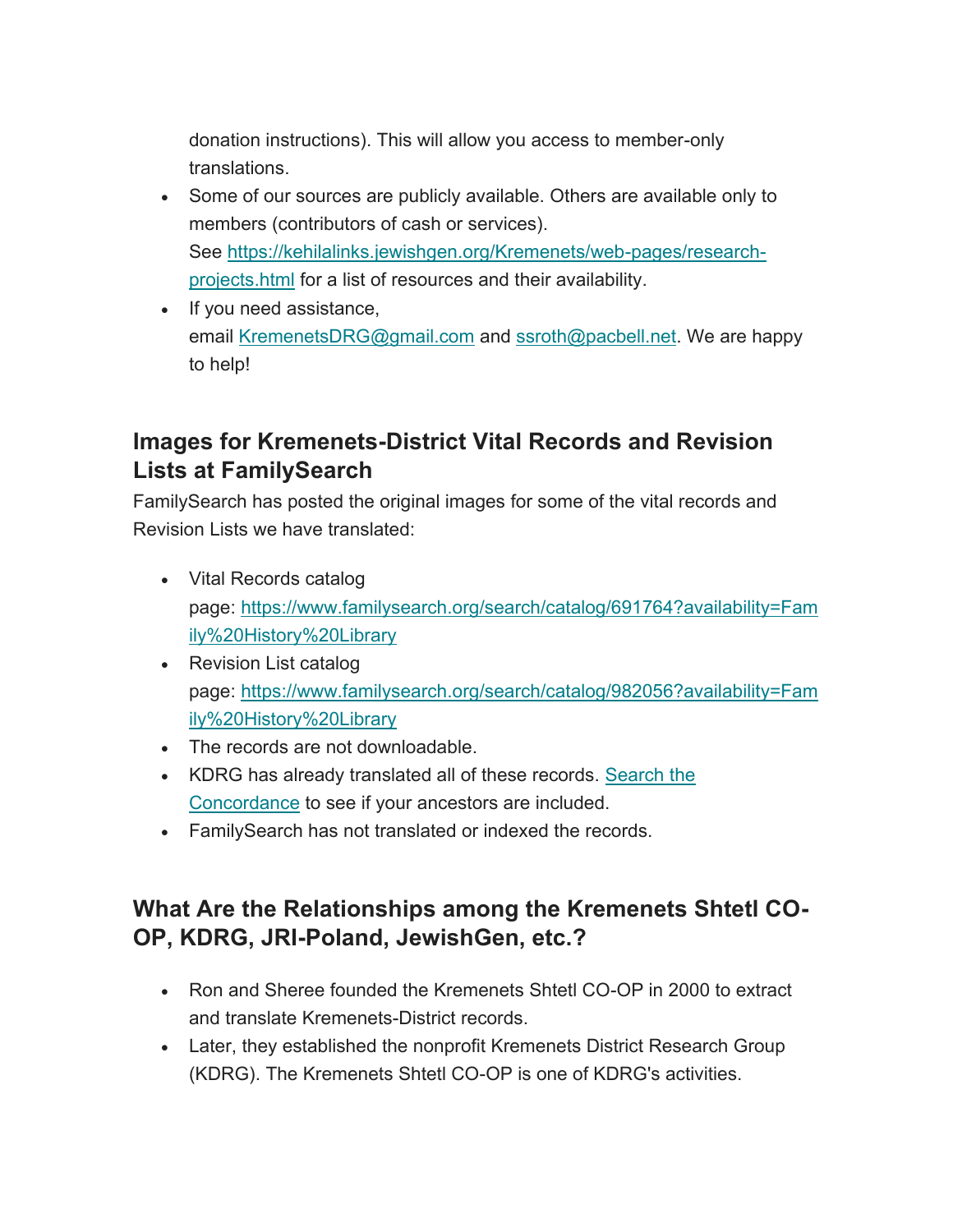- The Kremenets Shtetl CO-OP is one of a number of town- and districtrelated groups affiliated with Jewish Records Indexing (JRI)-Poland. (Kremenets was part of Poland before World War II.) JRI-Poland handles some administrative functions for us. Our proofed records are posted there.
- JewishGen is an "umbrella" organization for Jewish genealogy. KDRG is affiliated with JewishGen's Ukraine Research Division, where we maintain research pages for Kremenets-district towns. JewishGen search results include those from JRI-Poland.
- JewishGen also hosts the Kremenets KehilaLinks site (formerly called "ShtetLinks").
- JRI-Poland and JewishGen are important "gateways" to KDRG's work, since they attract large numbers of researchers.
- Searching for your Kremenets-district family names and towns at JewishGen and JRI-Poland may yield some results. For the most comprehensive results, search the Concordance.

Best wishes,

Ellen, Ron, and Sheree

Ellen Garshick Silver Spring, Maryland USA Co-Coordinator, Kremenets Shtetl CO-OP an activity of the Kremenets District Research Group http://kehilalinks.jewishgen.org/Kremenets Researching BAT, AVERBAKH from Kremenets, Shumsk, Katerburg, and Folvarki, Ukraine; GERSHIK, HURWITCH from Staryye Dorogi and Bobruisk, Belarus; ROTHKOPF (ROTKOP), GOLDBERG from Bialystok, Poland, and Baranivichi and

Slonim, Belarus

Ron Doctor (rddpdx@gmail.com)

Portland, Oregon USA

Co-Coordinator, Kremenets Research Area/Jewish Records Indexing-Poland, an activity of the Kremenets District Research Group (KDRG) and Board Member and Past Coordinator, JewishGen Ukraine Special Interest Group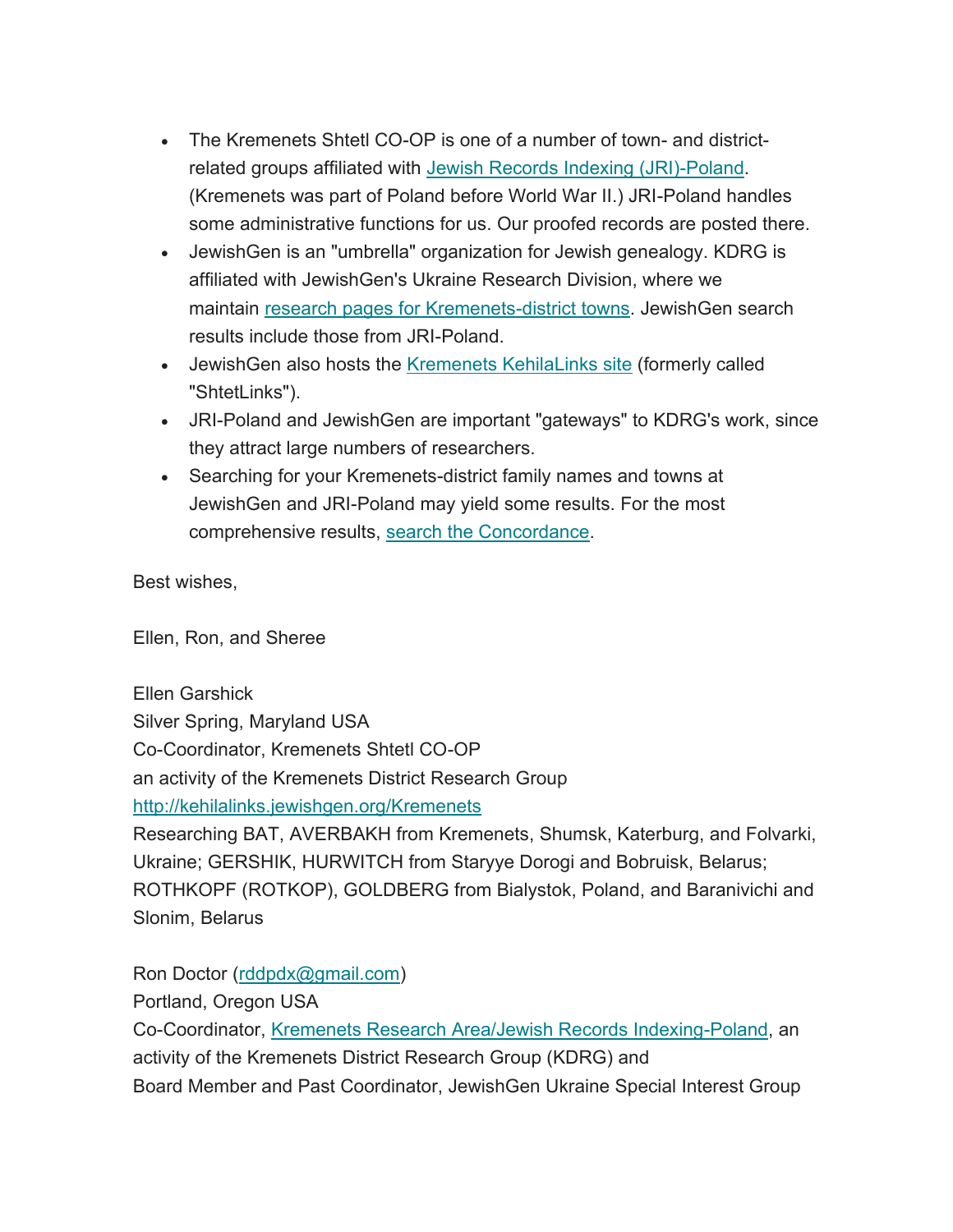(Ukraine SIG) Researching DOCTOR (DIOKHTER), VARER, AVERBAKH, KORENFELD ... all from Kremenets, Oleksinets, Yampol, Vishnevets and KAZDOY (KOSODOY), DUBINSKI, DUBOWSKY ... all from Kiev, Uman, Odessa

Sheree Roth (ssroth@pacbell.net) Co-Coordinator, Kremenets Research Area/Jewish Records Indexing-Poland, an activity of the Kremenets District Research Group (KDRG)

# **How to Donate to Kremenets Towns Research**

**Credit card or debit card:** Follow the instructions at http://jri-poland.org/support.htm. Under "Allocation of your contribution," select "Town Name" and enter "Kremenets Towns." (Note: Membership in JRI-Poland is separate and is not a contribution to Kremenets Towns.) When you make your donation, please also send an e-mail message to kremenetsdrg@gmail.com with the amount and date of your contribution so that we can be sure the donation gets applied properly.

**Mail:** Fill out this form and mail it it with your check. Be sure to specify that your contribution is for Kremenets Towns. (Note: Membership in JRI-Poland is separate and is not a contribution to Kremenets Towns.) When you send your donation, please also send an e-mail message to kremenetsdrg@gmail.com with the amount and date of your contribution so that we can be sure the donation gets applied properly.

**Other methods (PayPal, bank draft):** Follow the instructions at http://jripoland.org/support.htm. When you make your donation, please also send an e-mail message to kremenetsdrg@gmail.com with the amount and date of your contribution so that we can be sure the donation gets applied properly.

If your employer has a matching gift program, please think about matching your donation through that program.

Kremenets Towns is affiliated with Jewish Records Indexing - Poland, Inc. (JRI-Poland),